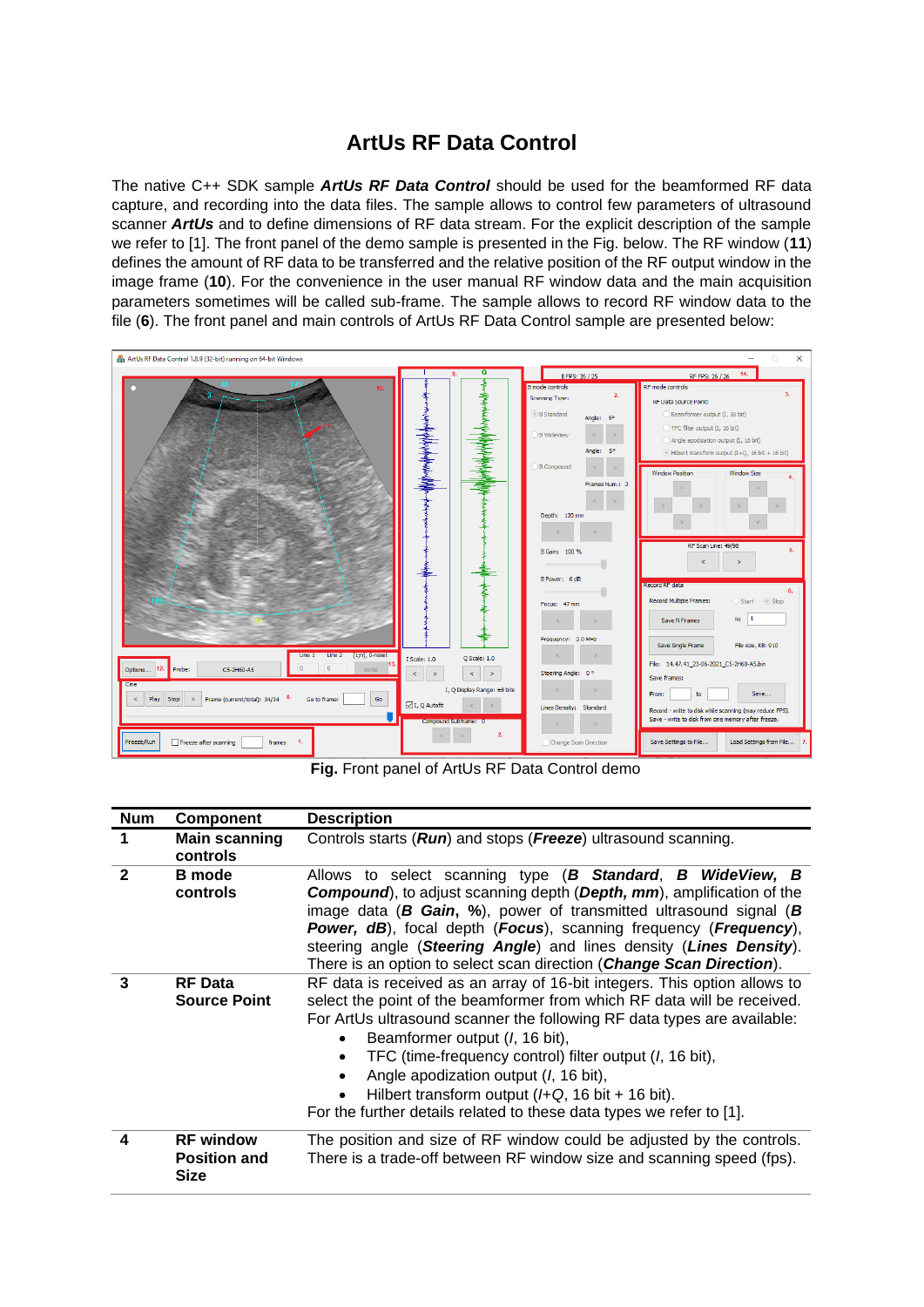| $\overline{\mathbf{5}}$ | <b>RF Scan Line</b>               | These controls allow to select RF scanning line which will be displayed<br>on screen.                                                                                                                                                                                                                                                                                                                                                                                                                                                                                                                                                                      |
|-------------------------|-----------------------------------|------------------------------------------------------------------------------------------------------------------------------------------------------------------------------------------------------------------------------------------------------------------------------------------------------------------------------------------------------------------------------------------------------------------------------------------------------------------------------------------------------------------------------------------------------------------------------------------------------------------------------------------------------------|
| 6                       | <b>Record RF data</b>             | RF data recording into (*.bin) file from the selected data source point and<br>RF window (11). Preselected number of frames (N) is recorded into the<br>file (default value $-$ 100). The position and size of RF window can be<br>adjusted by the controls. The file size could be controlled by observing<br>indications of the counter (size in MB). There is an option to record single<br>RF frame (button Record Single Frame) which could be selected from<br>cine loop. The RF frames could be recorded by pressing Start/Stop radio<br>buttons as well. Recording of RF data while scanning may result into<br>reduced FPS (depends on the disk). |
|                         |                                   | Note! There is a small number of randomly skipped frames in RF<br>data records when the file is recorded directly to disc in real-time<br>during scanning. It is recommended to save RF data from Cine<br>buffer after scanning when freeze button is pressed. Such writing<br>ensures that all collected RF data will be recorded without missing<br>frames and reduction of FPS.                                                                                                                                                                                                                                                                         |
| $\overline{7}$          | Save/Load<br>settings             | Allows to save current scanning and RF window settings to file, which<br>could be loaded and settings reset.                                                                                                                                                                                                                                                                                                                                                                                                                                                                                                                                               |
| 8                       | <b>Cine</b>                       | Cine loop options. Allows to play recorded sequence and to watch it<br>frame by frame.                                                                                                                                                                                                                                                                                                                                                                                                                                                                                                                                                                     |
| 9                       | RF data plot                      | Displays the RF data of the single selected line (dashed yellow line<br>superimposed on the B mode image marks the scanline position).<br>Controls (I Scale, Q Scale) allows to adjust the scale of shown RF signal.<br>The displayed RF signals are scaled by both axes in order to obtain well<br>visible waveforms.                                                                                                                                                                                                                                                                                                                                     |
| 10                      | Main B mode<br>imaging<br>window  | Displays full grayscale B mode images and the superimposed boundary<br>lines of adjustable RF window.                                                                                                                                                                                                                                                                                                                                                                                                                                                                                                                                                      |
| 11                      | <b>RF window</b>                  | The contour (solid light blue lines) outlines the external boundaries of the<br>RF window. The scanning line numbers and imaging depth are displayed<br>close to the border.                                                                                                                                                                                                                                                                                                                                                                                                                                                                               |
| 12                      | <b>Options</b>                    | Options allows to adjust size of acquired Cine in MB. Maximum allowed<br>size 1200 MB. Takes effect after software restart.                                                                                                                                                                                                                                                                                                                                                                                                                                                                                                                                |
| 13                      | <b>Two scanning</b><br>lines mode | This mode scans only two selected (Line1, Line2) scanning lines and<br>allows to achieve much higher FPS.                                                                                                                                                                                                                                                                                                                                                                                                                                                                                                                                                  |
| 14                      | <b>FPS</b>                        | There are FPS indicators <b>B FPS: X / Y</b> and <b>RF FPS: X / Y</b> where:                                                                                                                                                                                                                                                                                                                                                                                                                                                                                                                                                                               |
|                         |                                   | X – screen rendering speed, depends on PC performance<br>$Y$ – true scanning speed                                                                                                                                                                                                                                                                                                                                                                                                                                                                                                                                                                         |

## **Structure of the RF data file**

The collected RF data and the main acquisition parameters needed for off-line analysis and imaging could be recorded into binary files (\*.bin). The filename contains acquisition time and date information, and the probe type code (**HH.MM.SS\_DD-MM-YYYY\_probe\_code.bin**, i.e. "16.34.00\_27-10- 2017\_L18-10H30-A4.bin"). The *ArtUs* RF Data Control SDK allows to record the RF data files of unlimited size (limited only by the capacity of the HDD).

Each recorded RF data sub-frame contains header information and beamformed RF data from the corresponding RF window. The position and size of the window could be adjusted during scanning, and therefore the header of acquisition information is written to file for each sub-frame in a recorded sequence. Please note that smaller window size allows to achieve higher frame rates. The file structure for single sub-frame is defined as follows: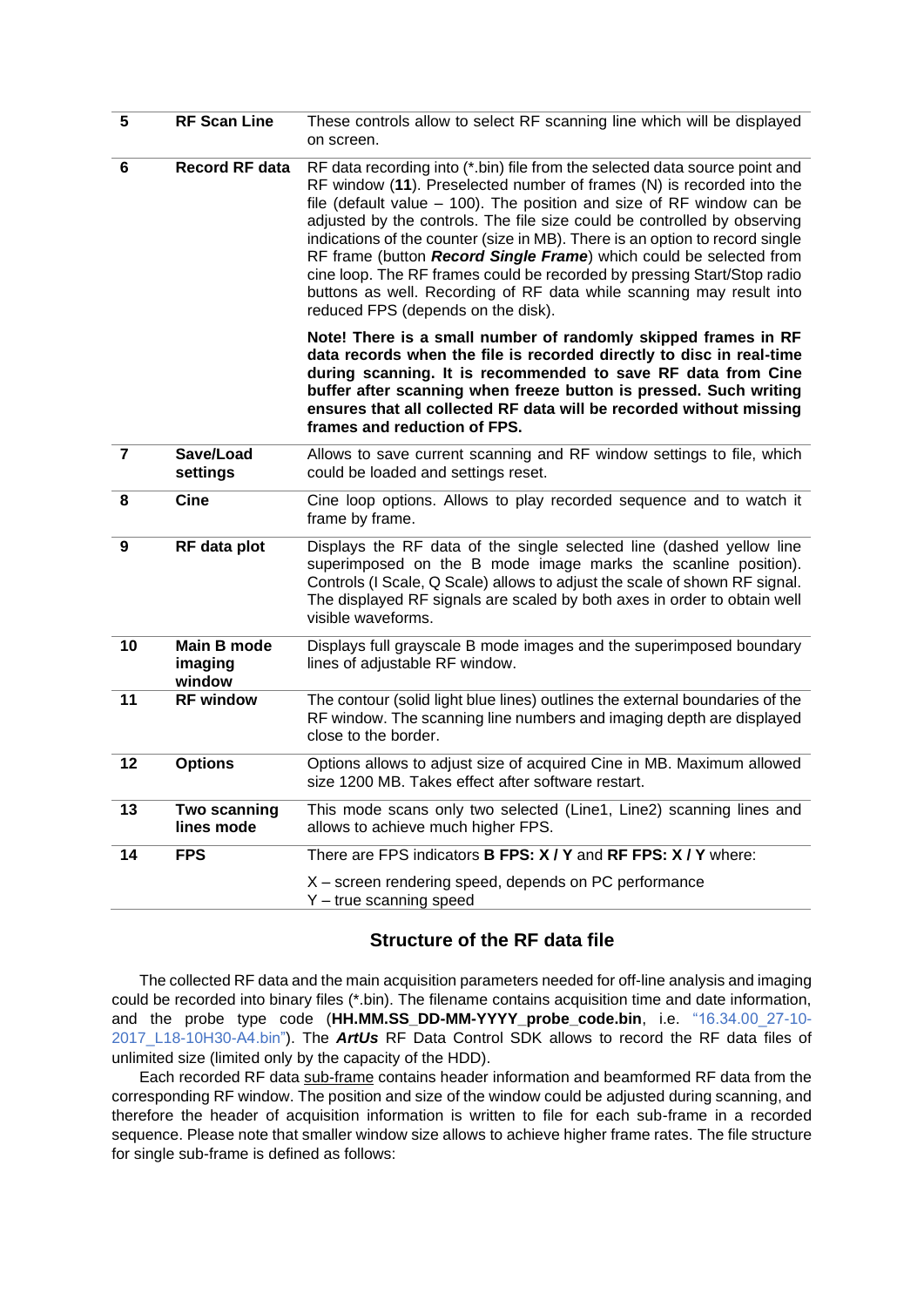| <b>Contents of the</b>                   |                   | <b>Number of elements</b>                                            |                                                                                                                                                                                                                                                                                                                                                                                                                                                                                                              |
|------------------------------------------|-------------------|----------------------------------------------------------------------|--------------------------------------------------------------------------------------------------------------------------------------------------------------------------------------------------------------------------------------------------------------------------------------------------------------------------------------------------------------------------------------------------------------------------------------------------------------------------------------------------------------|
| file                                     | Data type         | (bytes)                                                              | <b>Description</b>                                                                                                                                                                                                                                                                                                                                                                                                                                                                                           |
| RF file type                             | char              | 1(6 bytes)                                                           | RF file version is written only in the<br>beginning of the file not before each frame<br>(currently RF0004).                                                                                                                                                                                                                                                                                                                                                                                                 |
| number_of_frames                         | int32             | 1(4 bytes)                                                           | Number of RF frames recorded into file<br>if Record<br><b>Multiple</b><br>(!Note:<br>Frames<br>Start/Stop option is used during recording<br>of RF data the field will be equal to 0).                                                                                                                                                                                                                                                                                                                       |
| header_size                              | int <sub>32</sub> | 1(4 bytes)                                                           | Size of header in bytes                                                                                                                                                                                                                                                                                                                                                                                                                                                                                      |
| frame_size                               | int <sub>32</sub> | 1(4 bytes)                                                           | Size of RF frame in bytes                                                                                                                                                                                                                                                                                                                                                                                                                                                                                    |
| source_ID                                | int <sub>32</sub> | 1(4 bytes)                                                           | RF data source ID: 1 - Beamformer output,<br>2 - TFC filter output, 3 - Angle apodization<br>output, 4 - Hilbert transform output                                                                                                                                                                                                                                                                                                                                                                            |
| tx_frequency                             | int <sub>32</sub> | 1(4 bytes)                                                           | US wave transmission frequency, in Hz.                                                                                                                                                                                                                                                                                                                                                                                                                                                                       |
| frame_rate                               | int <sub>32</sub> | 1(4 bytes)                                                           | The actual number of frames per second,<br>since streaming started, depends on the<br>used scanning probe and size of RF<br>window. Frame rate is multiplied by 100.                                                                                                                                                                                                                                                                                                                                         |
| Length_of_RF_row                         | int32             | 1(4 bytes)                                                           | Number of RF signal samples in a single<br>scanning row.                                                                                                                                                                                                                                                                                                                                                                                                                                                     |
| Number_of_RF_rows                        | int32             | 1(4 bytes)                                                           | Number of RF scanning<br>lines in a<br>predefined RF window.                                                                                                                                                                                                                                                                                                                                                                                                                                                 |
| Sampling_period_ns                       | int32             | 1(4 bytes)                                                           | Sampling period - defines the digitization<br>resolution, in nanoseconds (ns). For the<br>ArtUs system - 25 ns $\sim$ 40 MHz sampling<br>for depths up to 8192 samples, and 50 ns<br>(20 MHz) for number of samples >8192.                                                                                                                                                                                                                                                                                   |
| Sample_size                              | int32             | 1(4 bytes)                                                           | Number of BIT's, at present 16/32 BIT for<br>the RF data                                                                                                                                                                                                                                                                                                                                                                                                                                                     |
| start_depth                              | int32             | 1(4 bytes)                                                           | Scanning start depth in mm (offset for each<br>beam) used for imaging of the scanning<br>window in absolute coordinate system                                                                                                                                                                                                                                                                                                                                                                                |
| Start_point_position_<br>and_orientation | int32             | 3 x Number_of_RF_rows<br>(3 x Number_of_RF_rows<br>$\times$ 4 bytes) | Start position coordinates and orientation<br>angle of each beam are originally recorded<br>in triplets (beam_x <sub>i</sub> , beam_y <sub>i</sub> , angle <sub>i</sub> , where<br><i>i</i> -th scanning beam) for each scanning<br>beam beginning from left side of the sector.<br>angle - specifies the angle of the<br>ultrasonic beam's direction (in<br>radians multiplied by 1000000).<br>The angle is given relative to the<br>perpendicular to the center of the<br>probe's surface (angle $= 0$ for |
|                                          |                   |                                                                      | linear array probes); in case of<br>compound scanning mode (B<br>compound) the parameter returns<br>beams<br>angle<br>of<br>for<br>each<br>compounded sub-frame (number<br>of compounded sub-frames could<br>be adjusted by Frames Num.<br>control);<br>beam_x - start x coordinates of<br>each beam, (in $\mu$ m);<br>beam_y - start y coordinates of<br>each beam, (in µm).                                                                                                                                |
| time_stamps                              | uint32            | Number_of_RF_rows<br>(Number_of_RF_rows x 4<br>bytes)                | Time stamps for each ultrasound scanning<br>line. Timestamp - time from the last start of<br>scanning until the start of receiving of RF-<br>data in present ultrasound line. One<br>discrete of Timestamp $=$ sampling period<br>(25 ns for 40 MHz sampling clock of ArtUs).                                                                                                                                                                                                                                |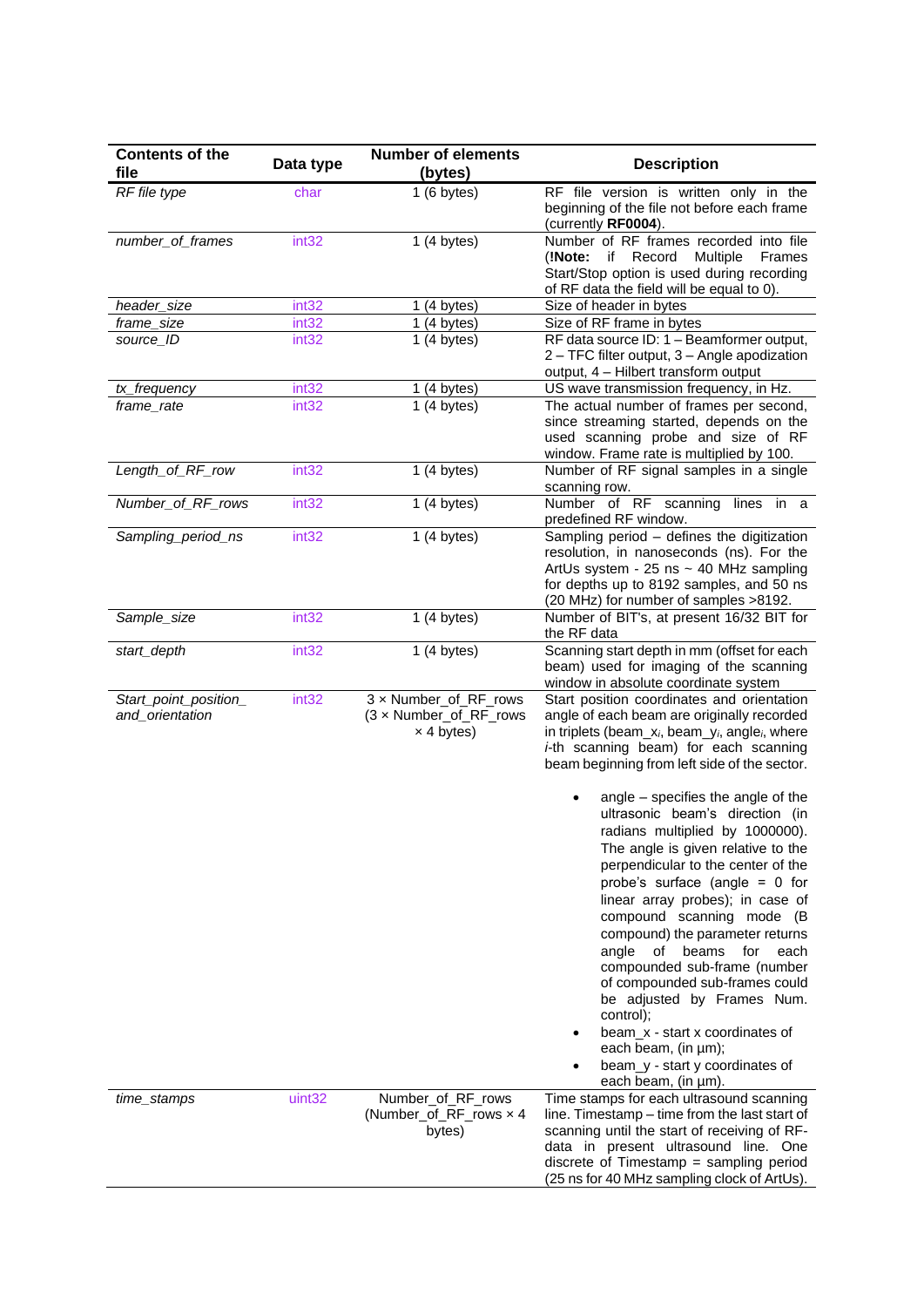|       |                   |                                                                                                                                                                                                                                                                                                    | Maximum time for 32-bit timestamp is<br>28606043.625 µsec (28.605043625 sec),<br>after that timestamp counter begins count<br>from zero. Timestamps are in samples. |
|-------|-------------------|----------------------------------------------------------------------------------------------------------------------------------------------------------------------------------------------------------------------------------------------------------------------------------------------------|---------------------------------------------------------------------------------------------------------------------------------------------------------------------|
| frame | int <sub>16</sub> | Number of RF rows $\times$<br>Length of RF row<br>(Number of RF rows x<br>Length_of_RF_row $\times$ 2<br>bytes) for source $ID=1, 2$ ,<br>З:<br>and<br>$2 \times$ Number of RF rows<br>$\times$ Length of RF row<br>(2 x Number_of_RF_rows<br>$x$ Length_of_RF_row $x$ 2<br>bytes) for source_ID=4 | Single sub-frame RF data in 1D vector<br>format $(int16)$ ;                                                                                                         |

Structure of the file:

*Source\_ID=1, 2, 3*

| 4 bytes                     | 4 byte              | 4bytes               | 1 hytes     | I byte | 4 bytes       | 4 bytes                                   | 4 bytes                   | 4 bytes                           | 4 bytes             | 4 bytes        | 3 x Number of RF rows x 4 bytes          | Number of RF rows x 4 bytes | Number_of_RF_rows x Length_of_RF_row x 2 bytes |
|-----------------------------|---------------------|----------------------|-------------|--------|---------------|-------------------------------------------|---------------------------|-----------------------------------|---------------------|----------------|------------------------------------------|-----------------------------|------------------------------------------------|
| numb<br>er_of<br>fram<br>es | hear<br>er_si<br>ze | frame<br><b>SIZe</b> | sourc<br>ID | tx fre | frame<br>rate | Lenat<br>$h\_of$<br>$\overline{RF}$<br>ow | Num<br>ber o<br>RF<br>row | Samo<br>ling_<br>peric<br>$d$ _ns | Samp<br>le_siz<br>e | start<br>depth | Start_point_position_and_orie<br>ntation | time_stamps                 | frame                                          |

*Source\_ID=4* (Hilbert transform output)

| 4 bytes                        | 4 bytes            | 4bytes        | 4 bytes       | 4 bytes | 4 bytes       | 4 bytes                           | 4 bytes                          | 4 bytes                       | 4 bytes        | 4 bytes        | 3 x Number of RF rows x 4 bytes Number of RF rows x 4 bytes |             | 2 x Number of RF rows x Length of RF row x 2 bytes |             |
|--------------------------------|--------------------|---------------|---------------|---------|---------------|-----------------------------------|----------------------------------|-------------------------------|----------------|----------------|-------------------------------------------------------------|-------------|----------------------------------------------------|-------------|
| numb<br>$er_$ ol<br>fram<br>es | head<br>r sı<br>ze | frame<br>size | sourc<br>e ID | tx_fre  | frame<br>rate | Lengt<br>$h_0$<br><b>RF</b><br>ow | Num<br>ber_o<br><b>RF</b><br>row | Samp<br>ling<br>perio<br>d_ns | Samp<br>le siz | start<br>depth | Start_point_position_and_orie<br>ntation                    | time stamps | I component                                        | Q component |

#### **Known Issues**

- There is a small number of randomly skipped frames in RF data records when the file is recorded directly to disc in real-time during scanning. The recording itself during scanning may reduce FPS (depends on disc speed). If the exact moments of time are important, we recommend to check time stamps in RF data recordings. Overall, the missing frames are caused due to unpredictable behaviour of windows task scheduler which distributes resources for different processes such as B mode stream, RF data stream, writing to disc etc. **We recommend to record RF data files after scanning from the Cine loop memory.** There will be all frames without losses. The same proposal is valid for the other developments, since you can use SDK and retrieve RF data from Cine loop memory.
- Artus\_rf\_data\_control tool indicates number of rendered frames per second. USGFW2 SDK architecture assumes that ultrasound data captured from beamformer hardware is stored into cineloop buffer with frame rate ultrasound scanning is performed. But rendering is performed with FPS that Windows OS allows to process. If system does not allow to render all frames stored in cineloop buffer because of ultrasound data processing calculations or because of Windows threads manager switch algorithm some frame in cineloop is skipped to save ultrasound streaming timings. It is a reason why you can to see FPS in artus\_rf\_control less than real scanning FPS. You can also to observe different FPS for B and RF data rendering because Windows threads switch manager decided to dedicate more time to one of (B or RF) processing threads.

### **References**

[1] Echo Blaster 64, Echo Blaster 128, LS64, LS128, ClarUs, SmartUs, MicrUs and ArtUs Series Ultrasound Systems Ultrasonography for Windows II Software Development Kit (Usgfw2 SDK) Programmer's Guide, (main sub-section – 4.9).